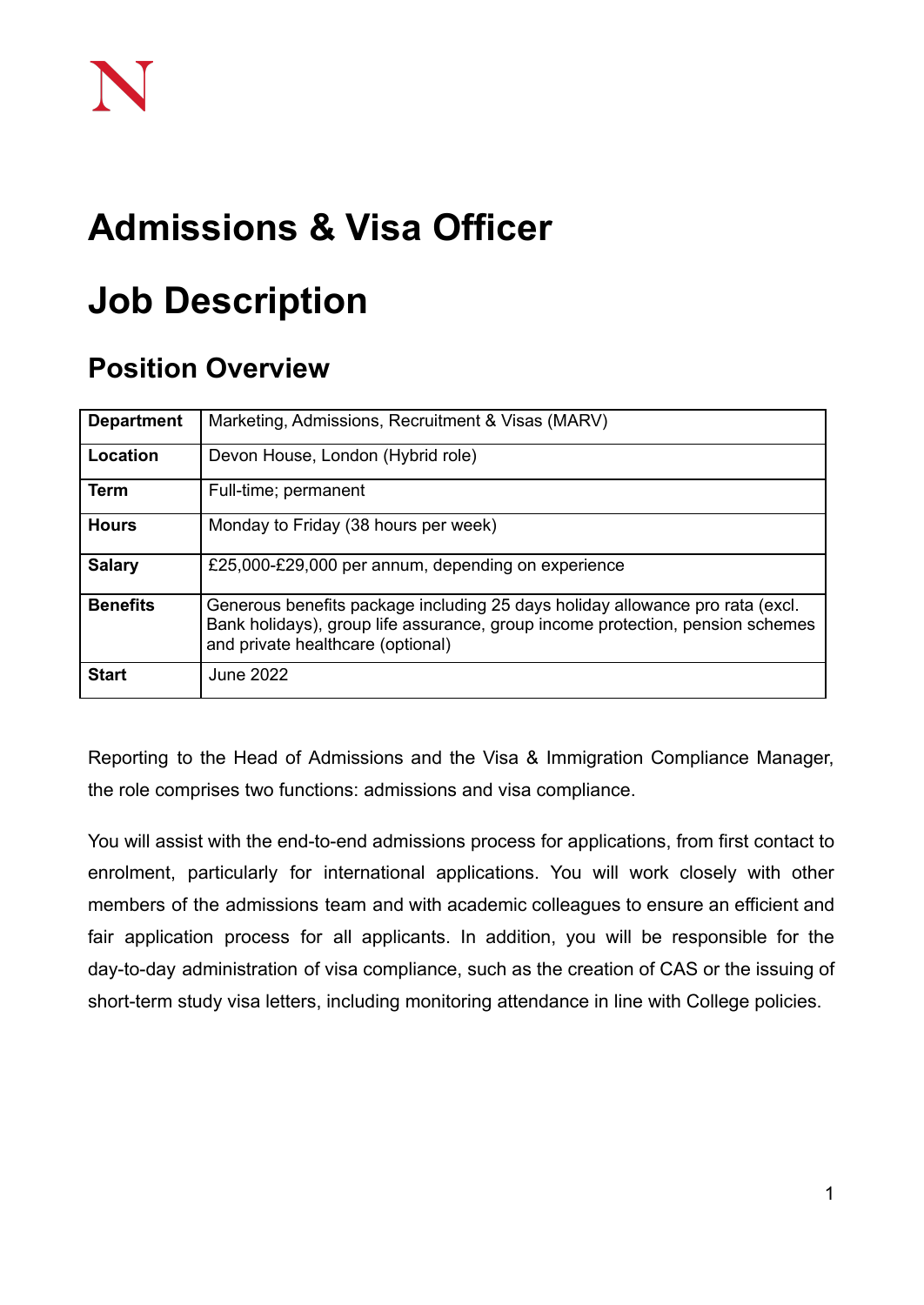#### **Admissions duties and responsibilities**

- To process and manage admissions applications, via UCAS, the CommonApp, and directly, in conjunction with colleagues in the admissions team and academic faculty.
- To undertake a range of applicant support activities, including telephone call campaigns, emails, web chats, and personal consultations.
- Liaise with applicants and their nominated advisers or family, to guide them through the application process, ensuring that they have all the information they require regarding the process, programmes and the College.
- To undertake admissions-focused presentations and other recruitment related activities, including providing guidance on writing personal statements, submitting competitive applications, etc.
- To offer high-quality customer service to all applicants, at all stages of the application process.
- To ensure all student recruitment/admissions practices comply with current internal and external admissions and quality assurance policies.
- To manage student data in compliance with GDPR.
- To gather applicants' references and supporting documents.
- Liaise with other members of the team and academics, to ensure prompt and complete academic consideration of each applicant.
- To liaise with the Registry, academics and external stakeholders to ascertain recognition of prior learning where required.
- Track decisions on whether to interview, arrange interviews, support applicants on interview day and coordinate post-interview feedback.
- Send official documentation regarding an applicant's offer of study and monitor the progress of these documents.

#### **Visas duties and responsibilities**

● To work closely with internal stakeholders to provide advice and guidance on the CAS issuance requirements that an individual applicant must meet in order to get a CAS from NCH.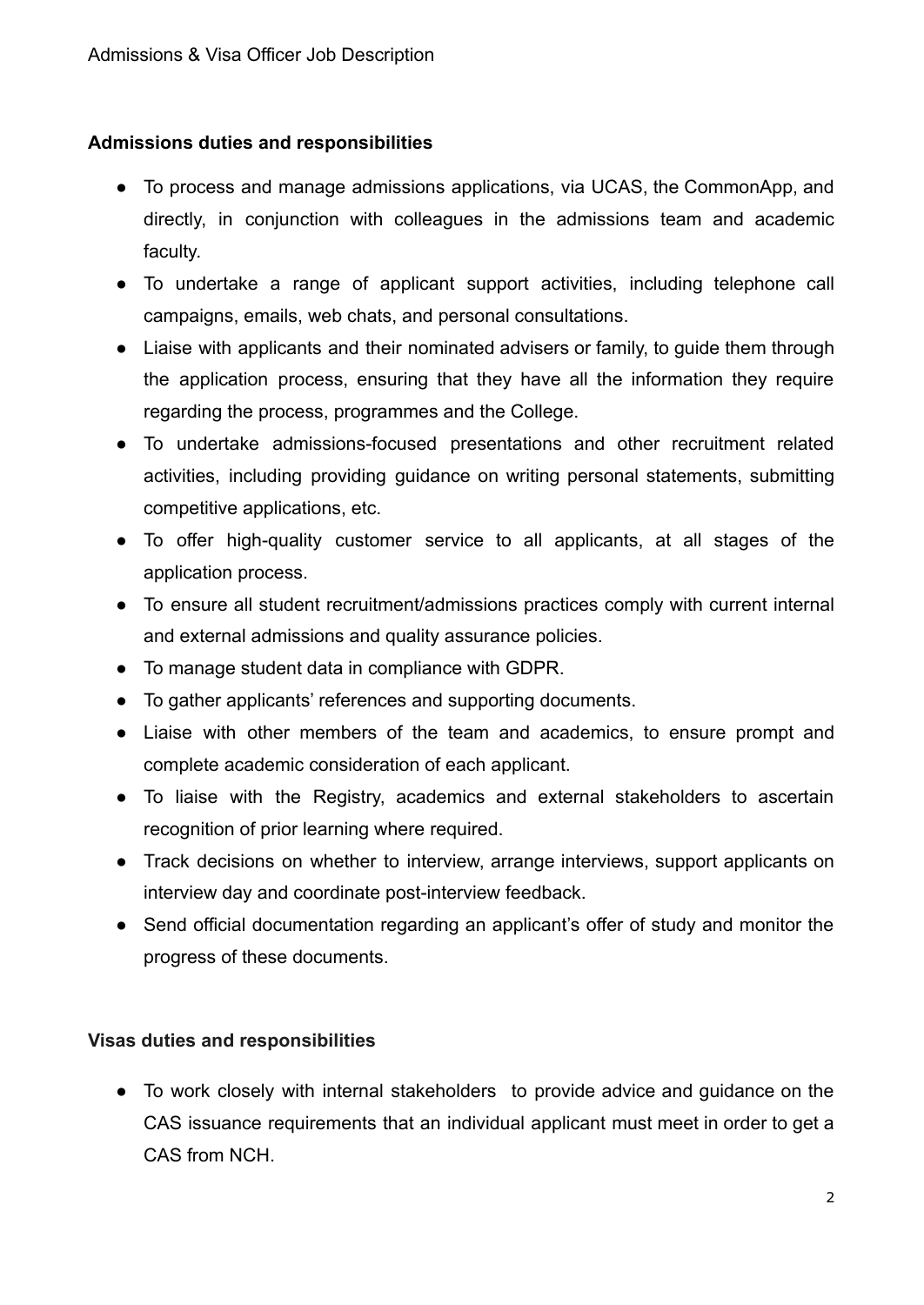- To provide assistance and support to the Visa Compliance Team to ensure NCH is fully compliant with UKVI sponsorship duties.
- To monitor and evaluate visa student files and undertake regular audit checks to ensure that they meet the UKVI requirements.
- To assist with, and take part in, the enrolment and re-enrolment for international students.
- Constantly monitoring and reporting changes in student circumstances.
- To maintain data, academic engagement records and student records and the compilation of reports, annual monitoring and trend-data associated with the Visa Compliance Team and other aspects of UKVI compliance.
- To maintain and update the UKVI compliance information on NCH website.
- To liaise with staff across the whole NCH and NU for effective working, ensuring relevant and timely information is provided.
- To carry out any other duties, where required by the Visa & Immigration Compliance Manager.
- To provide basic advice to prospective students related to CAS or visa process and those registered at NCH, as they progress through the application / CAS request process.
- To check all CAS requests and the corresponding documents thoroughly to ensure that only genuine students who meet the requirements of student visa are issued with a CAS.
- To work closely with the Visa Compliance Team to ensure that all CASs are assigned correctly and within agreed deadlines.
- To track all the pending documents for CAS issuance. This will require communication with all students who have accepted an offer and paid deposit.
- To obtain regular updates on the progress of their student visa application, copies of all the student visas granted.
- To provide the College with accurate up-to-date lists of all students issued with CASs on student route visa.
- To notify the Immigration and Visa Compliance Manager of all students who are "at risk" of failing to meet the CAS issuance requirements under student route. This will require follow up contact with the students and in some cases, refer the students on for additional academic and general student support.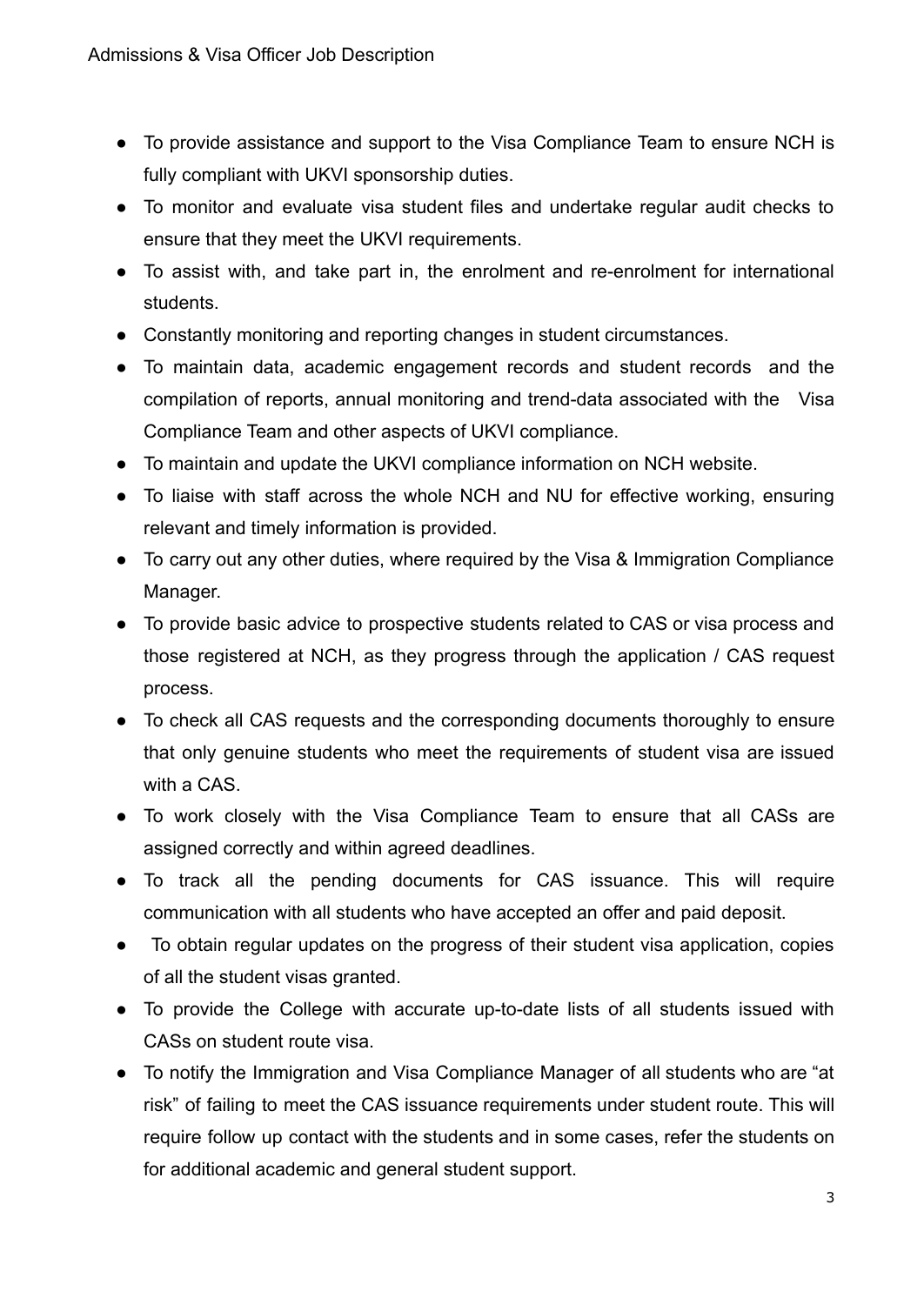- To communicate regularly with students to ensure that our student records are updated.
- To liaise with key external stakeholders as required, in particular the UK Visa and Immigration.
- To assist the Visa Compliance Team in contributing to the development and update of immigration related information for prospective international students.

#### **Other Duties**

- To undertake any other duties commensurate with the level of responsibility of this post, for which the post holder has the necessary experience and/or training
- Provide support to the MARV team with recruitment events, such as Open Days/Taster Days, UCAS Fairs, interview days, etc.
- To stay up to date with organisational and governmental regulations relating to admissions and visa compliance.
- Foster a positive work environment with a good team spirit, including the wider MARV team and all other departments.

## About the College

Founded in 2012, New College of the Humanities at Northeastern has established itself as a prestigious higher education institution based in the heart of London. After becoming part of Northeastern University's global network in early 2019, the College has undergone a period of rapid growth, having been granted Taught Degree Awarding Powers in February 2020 and moving to new premises in 2021. NCH continues to grow taking in more students year on year, further expanding its courses, network and opportunities.

### **Person specification criteria (essential / desirable)**

- Ability to work as part of a team and independently [E]
- Excellent written and oral communication skills [E]
- Well-developed organisational skills and time management skills, including the ability to prioritise and manage workload [E]